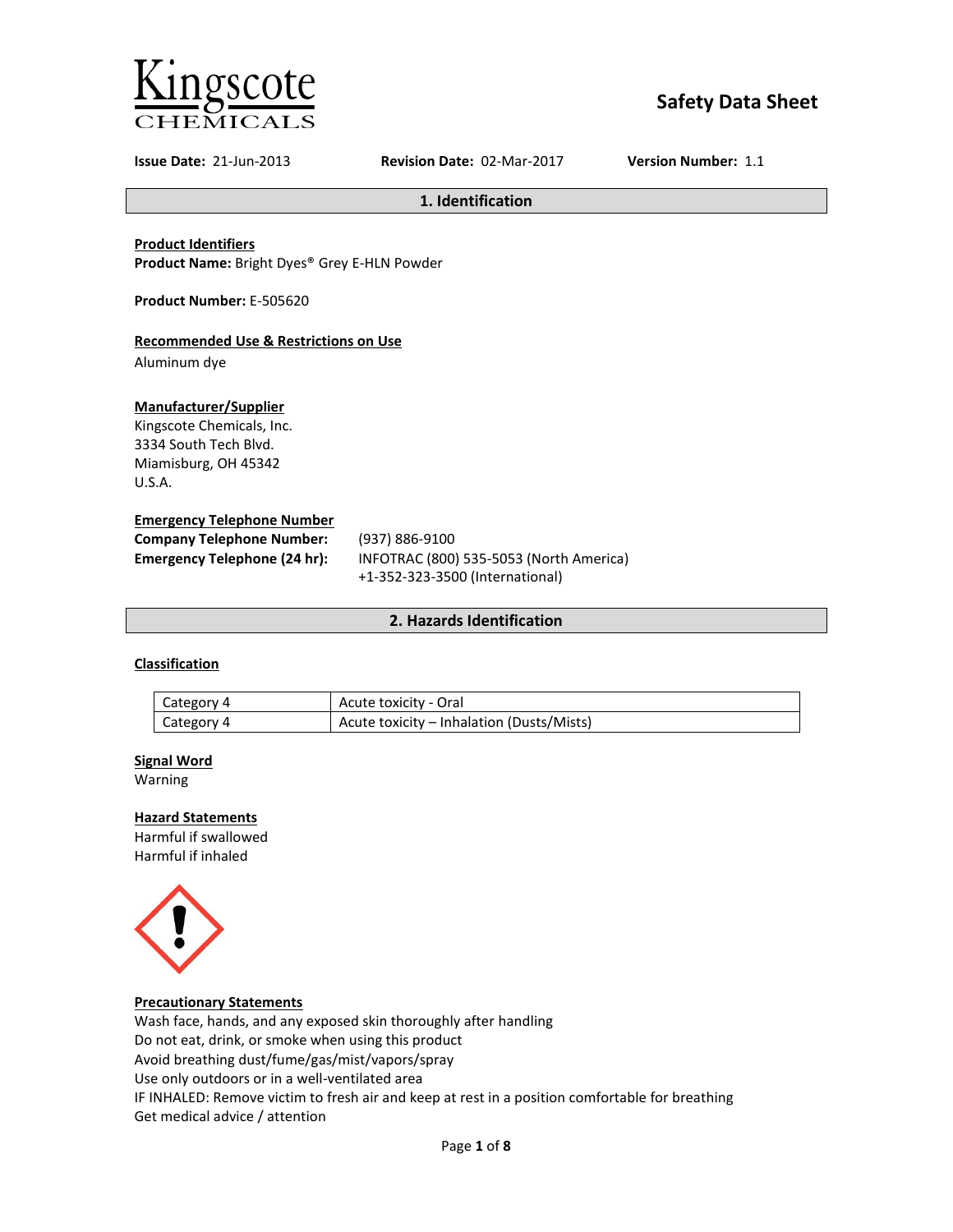IF SWALLOWED: Immediately call a POISON CENTER or doctor/physician Rinse mouth Do not induce vomiting Dispose of contents/container to an approved waste disposal plant

# **Hazard Not Otherwise Classified (HNOC)**

Very toxic to aquatic life with long lasting effects

# **3. Composition/Information on Ingredients**

| <b>Chemical Name</b>    | CAS #      | Weight % |
|-------------------------|------------|----------|
| Chromium(III) Compounds | 16065-83-1 |          |
| Chromium                | 7440-47-3  |          |

*\*If Chemical Name/CAS # is "proprietary" and/or Weight % is listed as a range, the specific chemical identity and/or percentage of composition has been withheld as a trade secret.*

# **4. First-Aid Measures**

#### **First-Aid Measures**

| <b>Eye Contact</b>  | Rinse immediately with plenty of water, also under the eyelids, for at least<br>15 minutes. Get medical advice/attention if irritation occurs.                                                        |
|---------------------|-------------------------------------------------------------------------------------------------------------------------------------------------------------------------------------------------------|
| <b>Skin Contact</b> | Wash with soap and water. Get medical advice/attention if irritation<br>occurs.                                                                                                                       |
| <b>Inhalation</b>   | Remove to fresh air. If breathing is difficult, administer oxygen; seek<br>medical attention immediately.                                                                                             |
| Ingestion           | Rinse mouth. DO NOT induce vomiting. Drink plenty of water. Never give<br>anything by mouth to an unconscious person. Get medical attention if large<br>quantities were ingested or if nausea occurs. |

### **Most Important Symptoms and Effects**

| Symptoms | Chromium and certain chromium compounds have been reported to cause      |
|----------|--------------------------------------------------------------------------|
|          | damage to the lungs, resulting in cumulative damage. Dermatitis has been |
|          | reported from repeated, prolonged contact with chromium compounds.       |

# **Indication of Any Immediate Medical Attention and Special Treatment Needed**

**Notes to Physician** Treat symptomatically.

# **5. Fire-Fighting Measures**

#### **Suitable Extinguishing Media**

Water. Foam. Carbon dioxide (CO2). Dry chemical.

# **Unsuitable Extinguishing Media**

Not determined

#### **Specific Hazards Arising from the Chemical**

Remote possibility of dust explosion. Burning may produce oxides of carbon, nitrogen (NOx), and sulfur.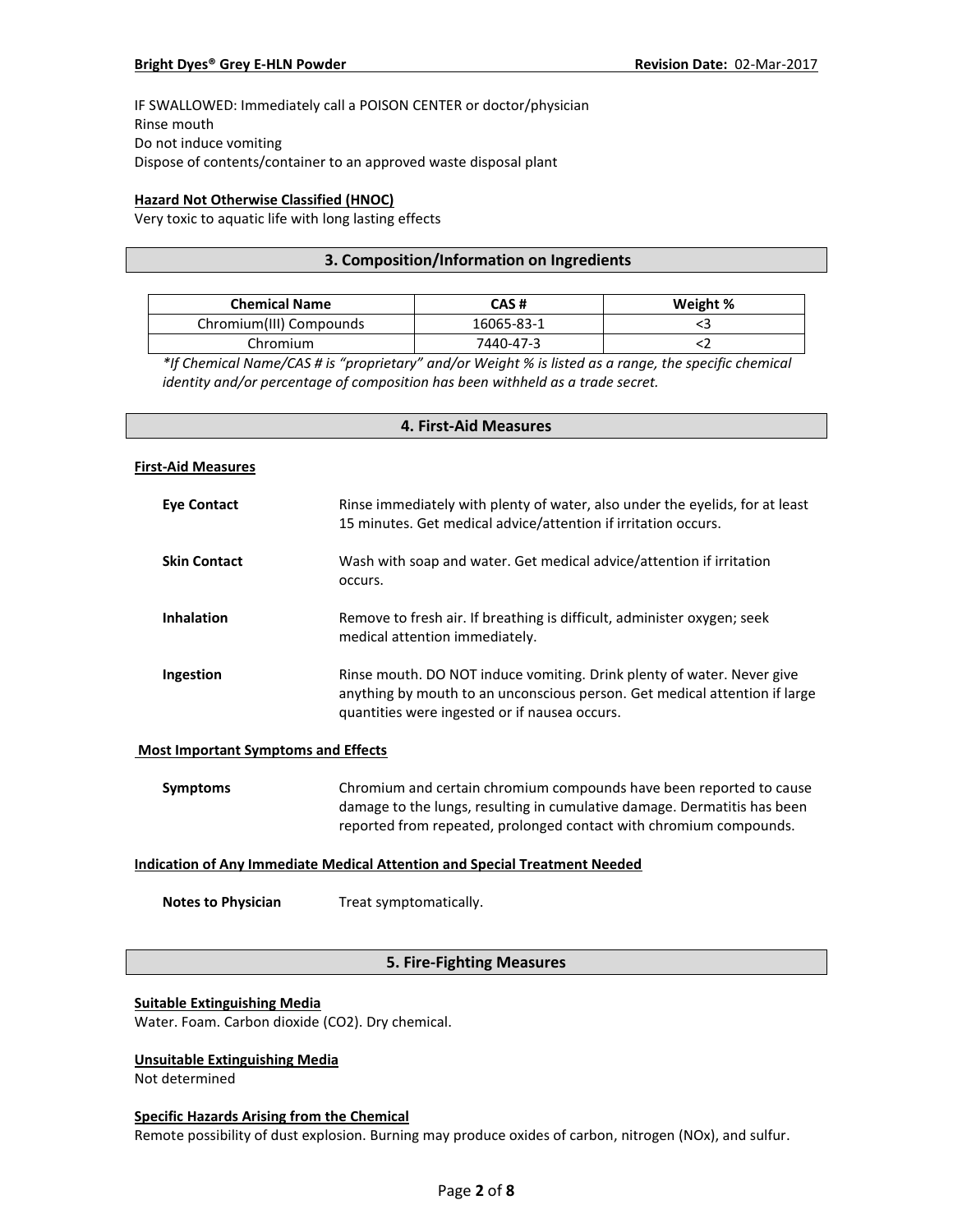# **Protective Equipment and Precautions for Firefighters**

Wear self-contained breathing apparatus pressure-demand, MSHA/NIOSH (approved or equivalent) and full protective gear.

|                                                                            | <b>6. Accidental Release Measures</b>                                                                                                                                                                                                                                                                                                                                                                        |  |  |  |
|----------------------------------------------------------------------------|--------------------------------------------------------------------------------------------------------------------------------------------------------------------------------------------------------------------------------------------------------------------------------------------------------------------------------------------------------------------------------------------------------------|--|--|--|
| <b>Personal Precautions, Protective Equipment and Emergency Procedures</b> |                                                                                                                                                                                                                                                                                                                                                                                                              |  |  |  |
| <b>Personal Precautions</b>                                                | Use personal protective equipment as recommended in Section 8.                                                                                                                                                                                                                                                                                                                                               |  |  |  |
| <b>Environmental Precautions</b>                                           | Prevent from entering into soil, ditches, sewers, waterways and/or<br>groundwater. See Section 12 and Section 13.                                                                                                                                                                                                                                                                                            |  |  |  |
| <b>Methods and Material for Containment and Cleaning Up</b>                |                                                                                                                                                                                                                                                                                                                                                                                                              |  |  |  |
| <b>Methods for Containment</b>                                             | Prevent further leakage or spillage if safe to do so.                                                                                                                                                                                                                                                                                                                                                        |  |  |  |
| <b>Methods for Cleaning Up</b>                                             | Collect into suitable, properly labeled container for recovery or disposal.                                                                                                                                                                                                                                                                                                                                  |  |  |  |
| 7. Handling and Storage                                                    |                                                                                                                                                                                                                                                                                                                                                                                                              |  |  |  |
| <b>Precautions for Safe Handling</b>                                       |                                                                                                                                                                                                                                                                                                                                                                                                              |  |  |  |
| <b>Advice on Safe Handling</b>                                             | Handle in accordance with good industrial hygiene and safety practices.<br>Use personal protection recommended in Section 8. Avoid contact with<br>skin, eyes, or clothing. Wash face, hands, and any exposed skin<br>thoroughly after handling. Do not eat, drink, or smoke when using this<br>product. Avoid breathing dust/fume/gas/mist/vapors/spray. Use only<br>outdoors or in a well-ventilated area. |  |  |  |
| <b>Conditions for Safe Storage, Including Incompatibilities</b>            |                                                                                                                                                                                                                                                                                                                                                                                                              |  |  |  |
| <b>Storage Conditions</b>                                                  | Keep container tightly closed and store in a cool, dry, and well-<br>ventilated area. Keep/store only in original container. Do not reuse<br>container.                                                                                                                                                                                                                                                      |  |  |  |
| <b>Incompatible Materials</b>                                              | Strong oxidizing agents.                                                                                                                                                                                                                                                                                                                                                                                     |  |  |  |

**8. Exposure Controls / Personal Protection**

### **Exposure Guidelines**

| <b>Chemical Name</b>     | <b>ACGIH TLV</b>             | <b>OSHA PEL</b>              | <b>NIOSH IDLH</b>                  |
|--------------------------|------------------------------|------------------------------|------------------------------------|
| Chromium (III) Compounds | TWA: $0.5 \text{ mg/m}^3$ Cr | TWA: $0.5 \text{ mg/m}^3$ Cr | IDLH: 25 mg/m <sup>3</sup> Cr(III) |
| 16065-83-1               |                              |                              | TWA: $0.5 \text{ mg/m}^3$ Cr       |
| Chromium                 | TWA: $0.5 \text{ mg/m}^3$    | TWA: 1 mg/m <sup>3</sup>     | IDLH: 250 mg/m <sup>3</sup>        |
| 7440-47-3                |                              |                              | TWA: $0.5 \text{ mg/m}^3$          |

# **Engineering Controls**

Ensure adequate ventilation, especially in confined areas. Eyewash stations. Showers.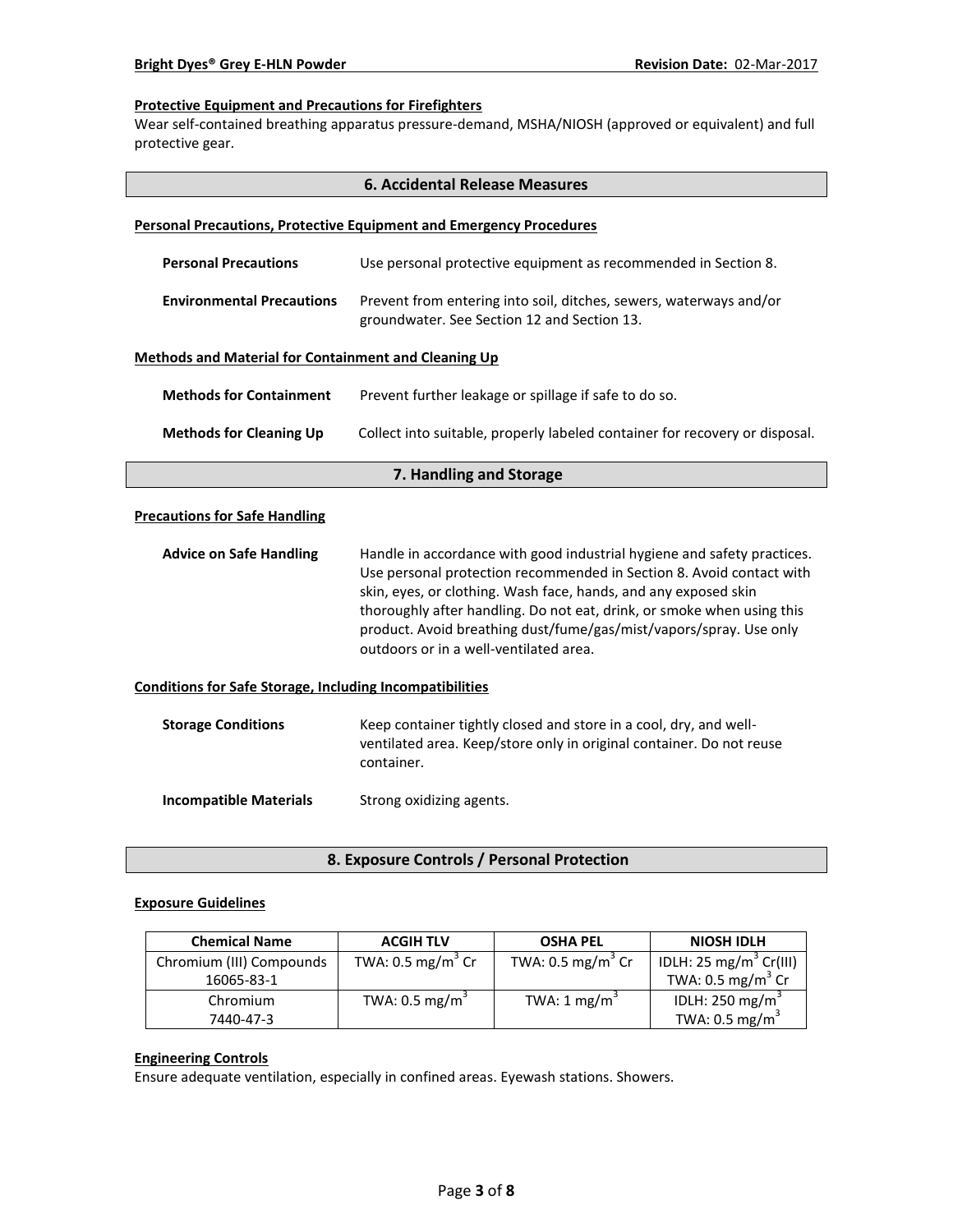# **Individual Protection Measures, Such as Personal Protective Equipment:**

| <b>Eye/Face Protection</b>        | Use safety glasses or chemical splash goggles.                          |
|-----------------------------------|-------------------------------------------------------------------------|
| <b>Skin &amp; Body Protection</b> | Rubber gloves. Suitable protective clothing.                            |
| <b>Respiratory Protection</b>     | Wear an appropriate NIOSH/MSHA approved respirator.                     |
| <b>Hygiene Measures</b>           | Handle in accordance with good industrial hygiene and safety practices. |

# **9. Physical and Chemical Properties**

| <b>Physical State</b><br>Solid<br>Bland<br>Odor                            |  |
|----------------------------------------------------------------------------|--|
|                                                                            |  |
| <b>Odor Threshold</b><br>Not determined<br>Light grey powder<br>Appearance |  |
| Color<br>Light grey                                                        |  |
|                                                                            |  |
| <b>Values</b><br><b>Property</b>                                           |  |
| $5.8 - 6.8$ (1% solution)<br>рH                                            |  |
| <b>Melting/Freezing Point</b><br>Not applicable                            |  |
| <b>Boiling Point/Range</b><br>Not applicable                               |  |
| <b>Flash Point</b><br>Not applicable                                       |  |
| Not applicable<br><b>Evaporation Rate</b>                                  |  |
| Flammability (solid, gas)<br>Not determined                                |  |
| <b>Upper Flammability Limits</b><br>Not applicable                         |  |
| <b>Lower Flammability Limits</b><br>Not applicable                         |  |
| Not applicable<br><b>Vapor Pressure</b>                                    |  |
| Not applicable<br><b>Vapor Density</b>                                     |  |
| <b>Relative Density</b><br>Not applicable                                  |  |
| <b>Specific Gravity</b><br>Not applicable                                  |  |
| Soluble in water<br>Solubility                                             |  |
| <b>Partition Coefficient</b><br>Not determined                             |  |
| <b>Auto-ignition Temperature</b><br>Not determined                         |  |
| <b>Decomposition Temperature</b><br>Not determined                         |  |
| Not determined<br><b>Viscosity</b>                                         |  |

# **10. Stability and Reactivity**

### **Reactivity**

Not reactive under normal conditions.

#### **Chemical Stability**

Stable under recommended storage conditions.

# **Possibility of Hazardous Reactions**

None under normal processing.

#### **Conditions to Avoid**

Keep separated from incompatible substances. Keep out of reach of children.

### **Incompatible Materials**

Strong oxidizing agents.

# **Hazardous Decomposition Products**

Oxides of carbon, nitrogen (NOx), and sulfur.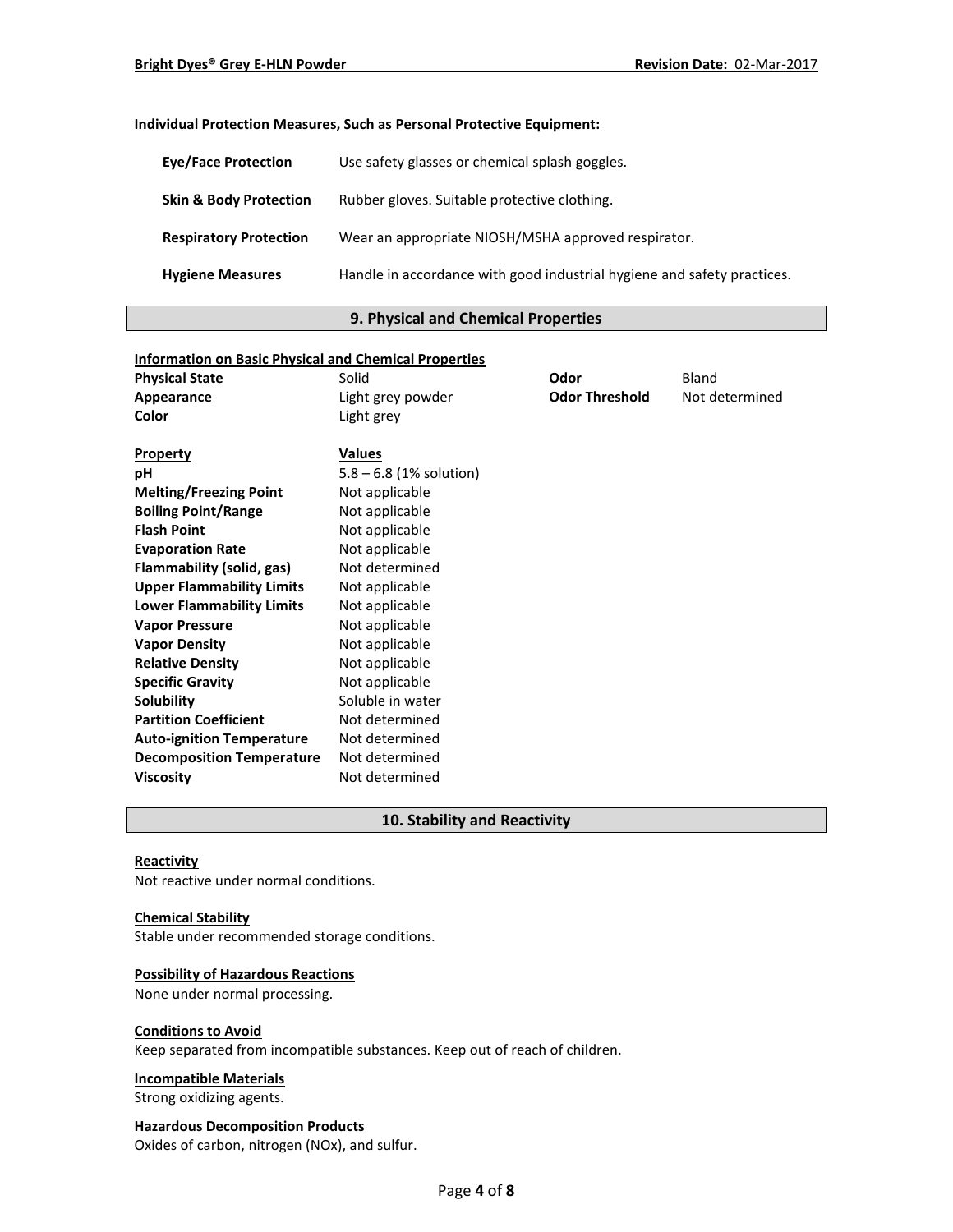# **11: Toxicological Information**

# **Information on Likely Routes of Exposure**

| <b>Inhalation</b>   | Harmful if inhaled.      |  |
|---------------------|--------------------------|--|
| Ingestion           | Harmful if swallowed.    |  |
| <b>Skin Contact</b> | Avoid contact with skin. |  |
| Eye Contact         | Avoid contact with eyes. |  |

# **Delayed, Immediate, and Chronic Effects from Short- and Long-Term Exposure**

May cause an allergic skin reaction.

#### **Numerical Measures of Toxicity**

Not determined

### **Symptoms Associated with Exposure**

See Section 4 of this SDS for symptoms.

# **Carcinogenicity**

| <b>Chemical Name</b>     | <b>NTP</b> | <b>ACGIH</b> | <b>IARC</b> | <b>OSHA</b> |
|--------------------------|------------|--------------|-------------|-------------|
| Chromium (III) Compounds |            |              | Group 3     | -           |
| 16065-83-1               |            |              |             |             |
| Chromium                 |            | ۰            | Group 3     | -           |
| 7440-47-3                |            |              |             |             |

*Group 3 IARC components are "not classifiable as human carcinogens".*

# **12. Ecological Information**

# **Ecotoxicity**

Very toxic to aquatic life with long lasting effects.

### **Component Information**

| <b>Chemical Name</b>     | Algae/aquatic plants     | Fish                   | Crustacea                 |
|--------------------------|--------------------------|------------------------|---------------------------|
| Chromium (III) Compounds | $\overline{\phantom{0}}$ | 4.4: 96 h Oncorhynchus | 2:96 h water flea mg/L EC |
| 16065-83-1               |                          | mykiss mg/L LC50       |                           |
|                          |                          | 5.07: 96 h Pimephales  | 168: 96 h water flea mg/L |
|                          |                          | promelas mg/L LC50     | EC50                      |

#### **Persistence/Degradability**

Not determined

**Bioaccumulation** Not determined

**Mobility**

Not determined

# **Other Adverse Effects**

Not determined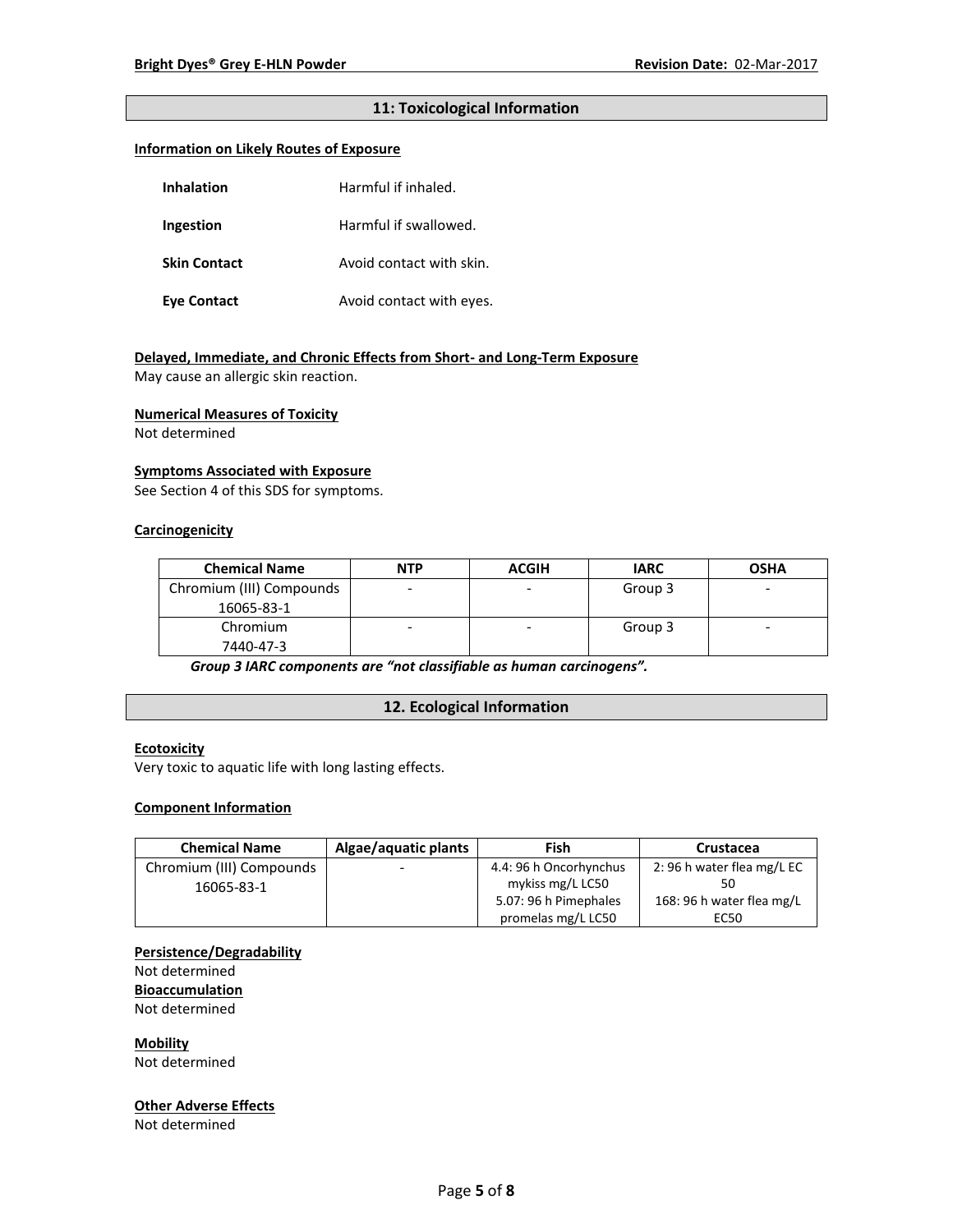### **13. Disposal Considerations**

# **Waste Disposal Methods**

Dispose of in accordance with federal, state, and local regulations.

### **Contaminated Packaging**

Do not re-use empty containers.Dispose of containers in accordance with federal, state, and local regulations.

# **US EPA Waste Number**

| <b>Chemical</b> | <b>RCRA</b>              | <b>RCRA</b> – Basis for | <b>RCRA – D Series</b> | <b>RCRA – U Series</b> |
|-----------------|--------------------------|-------------------------|------------------------|------------------------|
| <b>Name</b>     |                          | Listing                 | <b>Wastes</b>          | <b>Wastes</b>          |
| Chromium        | $\overline{\phantom{0}}$ | Included in waste       | 5.0 mg/L regulatory    | ۰                      |
| 7440-47-3       |                          | streams: F032, F034,    | level                  |                        |
|                 |                          | F035, F037, F038,       |                        |                        |
|                 |                          | F039                    |                        |                        |

#### **California Hazardous Waste Status**

| <b>Chemical Name</b>     | <b>California Hazardous Waste Status</b> |
|--------------------------|------------------------------------------|
| Chromium (III) Compounds | Toxic                                    |
| 16065-83-1               | Corrosive                                |
|                          | Ignitable                                |
| Chromium                 | Toxic                                    |
| 7440-47-3                | Corrosive                                |
|                          | Ignitable                                |

# **14. Transport Information**

# **Note**

See current shipping paper for most up-to-date shipping information, including exemptions and special circumstances.

| <b>DOT</b>  | Not regulated                                                |
|-------------|--------------------------------------------------------------|
| <b>IATA</b> | Not regulated                                                |
| <b>IMDG</b> | This material may meet the definition of a marine pollutant. |

# **15: Regulatory Information**

# **International Inventories**

**Toxic Substances Control Act** Listed

### **U.S. Federal Regulations**

### **CERCLA**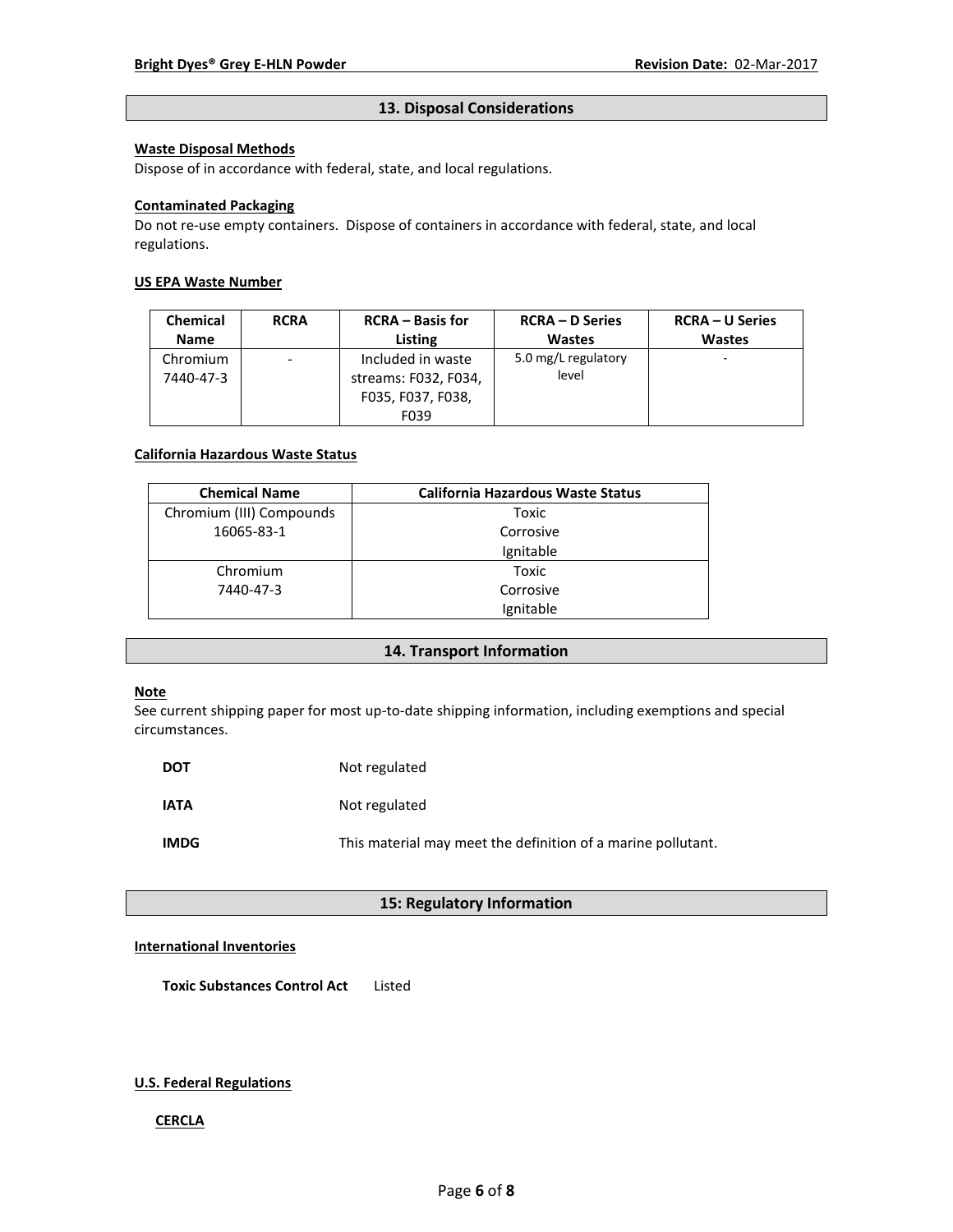| <b>Chemical Name</b> | <b>Hazardous Substances RQs</b> | <b>CERCLA/SARA RO</b> | <b>Reportable Quantity (RQ)</b> |
|----------------------|---------------------------------|-----------------------|---------------------------------|
| Chromium             | 5000 lb 10 lb                   | -                     | RQ 5000 lb final RQ             |
| 7440-47-3            |                                 |                       | RQ 2270 kg final RQ             |
|                      |                                 |                       | RQ 10 lb final RQ               |
|                      |                                 |                       | RQ 4.54 kg final RQ             |

# **SARA 311/312 Hazard Categories**

| <b>Acute Health Hazard</b>               | Yes |
|------------------------------------------|-----|
| <b>Chronic Health Hazard</b>             | N٥  |
| <b>Fire Hazard</b>                       | Nο  |
| <b>Sudden Release of Pressure Hazard</b> | Nο  |
| <b>Reactive Hazard</b>                   | N٥  |

#### **SARA 313**

| <b>Chemical Name</b>    | CAS #      | Weight % | SARA 313 - Threshold<br>Values % |
|-------------------------|------------|----------|----------------------------------|
| Chromium(III) Compounds | 16065-83-1 |          | 1.0                              |
| Chromium                | 7440-47-3  |          | 1.0                              |

# **CWA (Clean Water Act)**

| <b>Chemical Name</b>    | <b>CWA-Reportable</b><br>Quantities | CWA – Toxic<br><b>Pollutants</b> | <b>CWA – Priority</b><br><b>Pollutants</b> | CWA – Hazardous<br><b>Substances</b> |
|-------------------------|-------------------------------------|----------------------------------|--------------------------------------------|--------------------------------------|
| Chromium(III) Compounds |                                     |                                  |                                            |                                      |
| 16065-83-1              |                                     |                                  |                                            |                                      |
| Chromium                |                                     |                                  |                                            |                                      |
| 7440-47-3               |                                     |                                  |                                            |                                      |

# **U.S. State Regulations**

**California Proposition 65** This product does not contain any Proposition 65 chemicals.

# **U.S. State Right-to-Know Regulations**

| <b>Chemical Name</b>    | <b>New Jersey</b> | <b>Massachusetts</b> | Pennsylvania |
|-------------------------|-------------------|----------------------|--------------|
| Chromium(III) Compounds |                   |                      |              |
| 16065-83-1              |                   |                      |              |
| Chromium                |                   |                      |              |
| 7440-47-3               |                   |                      |              |

# **16: Other Information**

| <b>HMIS</b>           |              |                         |                            |
|-----------------------|--------------|-------------------------|----------------------------|
| <b>Health Hazards</b> | Flammability | Instability             | <b>Special Hazards</b>     |
|                       |              | 0                       | Not determined             |
| <b>NFPA</b>           |              |                         |                            |
| <b>Health Hazards</b> | Flammability | <b>Physical Hazards</b> | <b>Personal Protection</b> |
|                       |              |                         |                            |